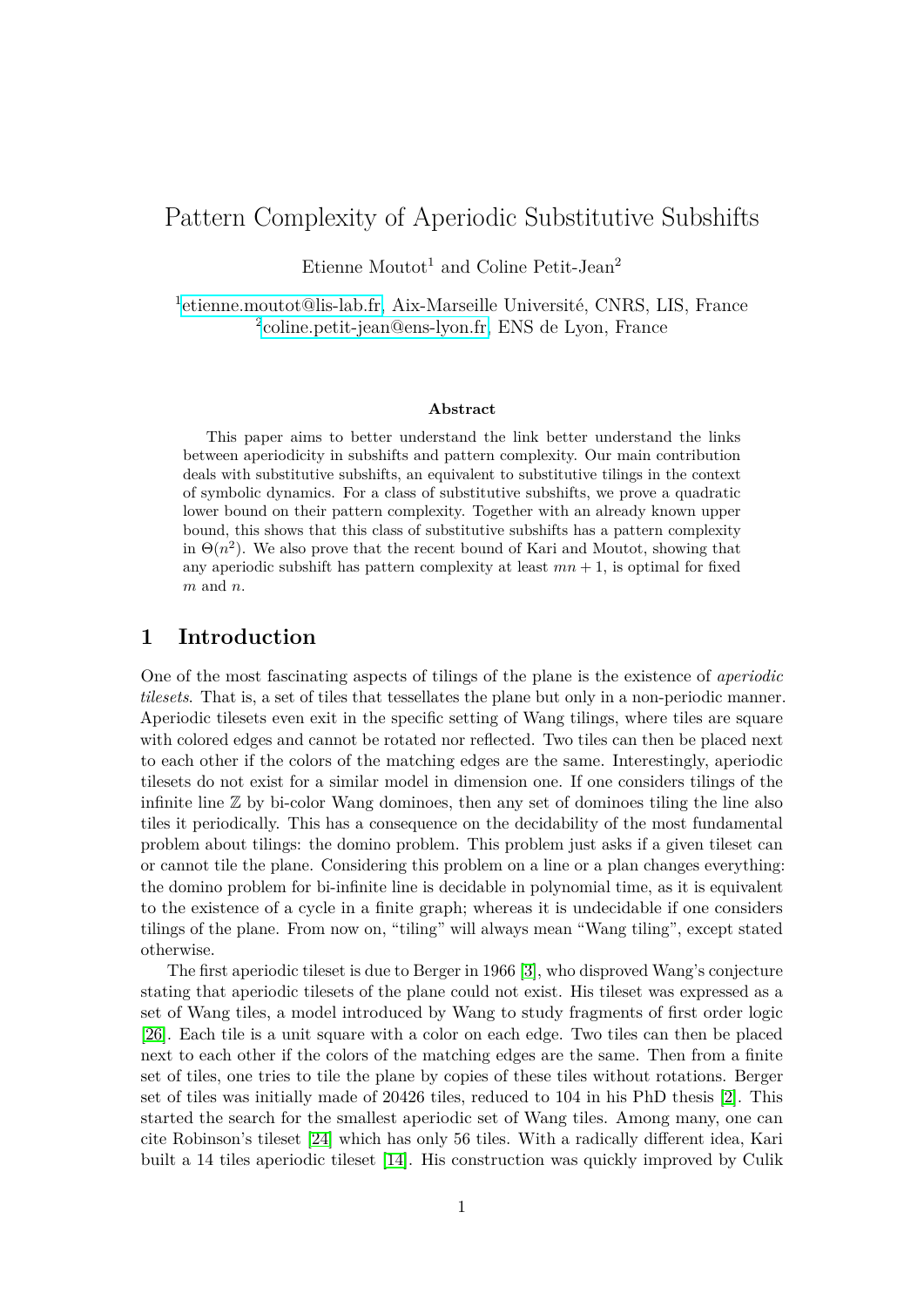to 13 tiles [\[6\]](#page-13-3), which held the record for many years. Finally, in 2015 Jeandel and Rao found an 11 tiles aperiodic tileset, and proved that it was the smallest possible [\[13\]](#page-13-4).

If it is interesting to have aperiodic tilesets with few tiles, the number of tiles is not a good estimation of how "complex" the resulting tilings can be. Indeed, with the same number of tiles one can end up with very simple tilings as well as extremely complex (encoding for example the space-time diagram of a Turing machine). A better way of estimating how complex a tiling is by its *pattern complexity*. For a tileset *T*, we denote by  $\mathcal{L}_{m,n}(T)$  the set of all  $m \times n$  rectangular patterns appearing in at least one valid tiling by *T*. The pattern complexity of *T* is then the cardinal of this set. Besides to carrying more information about how "complicated" a tiling is, this definition of complexity can be seen as a generalization of the number of tiles, as the latter is simply the number of patterns of size  $1 \times 1$ . Computing the exact complexity of a tileset if often complicated, and a more studied quantity is the topological entropy of a tileset. However, topological entropy is a very rough estimation of the complexity, and provide only an asymptotic estimation of the growth of the complexity function. In this paper, we are interested in bounding the exact complexity of aperiodic tilesets. More precisely, we want to understand what is the minimal complexity that can be achieved by an aperiodic tileset; or equivalently, how "simple" can an aperiodic tileset be. In [\[15\]](#page-14-2), it is shown that any aperiodic tileset have complexity at least  $mn + 1$ . The first result of the current paper shows that this bound is optimal for fixed *m* and *n*.

One of the most common techniques to build an aperiodic tileset is to use two dimensional substitutions. In most of the cases, the resulting tilings are close to being fixpoints of well-chosen two-dimensional substitutions, leading to their aperiodicity. This is the case of Berger's tileset, Robinson's, and even Jeandel and Rao's tileset was recently found to have a substitutive structure [\[16\]](#page-14-3). Their substitutive nature also ensures that they have zero topological entropy. Studying the complexity of substitutive tilesets is therefore a way of understanding the complexity of many aperiodic tilesets. One of the rare exceptions is Kari's aperiodic tileset, which is known not to be substitutive, as it was shown to have positive topological entropy [\[7\]](#page-13-5). This also shows that it has an exponential pattern complexity.

More generally, *substitutive subshifts* have been extensively studied in dimension one [\[8,](#page-13-6) [10\]](#page-13-7). A substitutive subshift is a set of colorings of the infinite line  $\mathbb Z$  generated by infinite iterations of a one-dimensional substitution. In dimension one, Pansiot fully classified substitutions in terms of factor complexity [\[21\]](#page-14-4).

In the two-dimensional case, substitutions have been mostly studied in the context of geometrical tilings [\[1,](#page-13-8) [9,](#page-13-9) [12,](#page-13-10) [22,](#page-14-5) [25\]](#page-14-6). In this paper, we focus on discrete substitutions over two-dimensional words. Our second main result is a quadratic lower bound on the pattern complexity of a large class of two dimensional substitutive subshifts. Together with Robinson's upper bound on the complexity of two-dimensional substitutions [\[23,](#page-14-7) Theorem 7.16], this shows that the pattern complexity of subshifts from this class is in  $\Theta(n^2)$ . Such a bound paves the way towards a classification of two-dimensional substitutions in terms of pattern complexity, as Pansiot did for one-dimensional substitutions.

After introducing definitions and basic properties in Section [2,](#page-2-0) we show in Section [3](#page-4-0) that the  $mn + 1$  complexity bound is optimal for fixed  $m, n$ . Then we prove our lower bound on our class of substitutive subshifts in Section [4.](#page-5-0) Finally we conclude by some remarks on possible directions for future work in Section [5.](#page-12-0)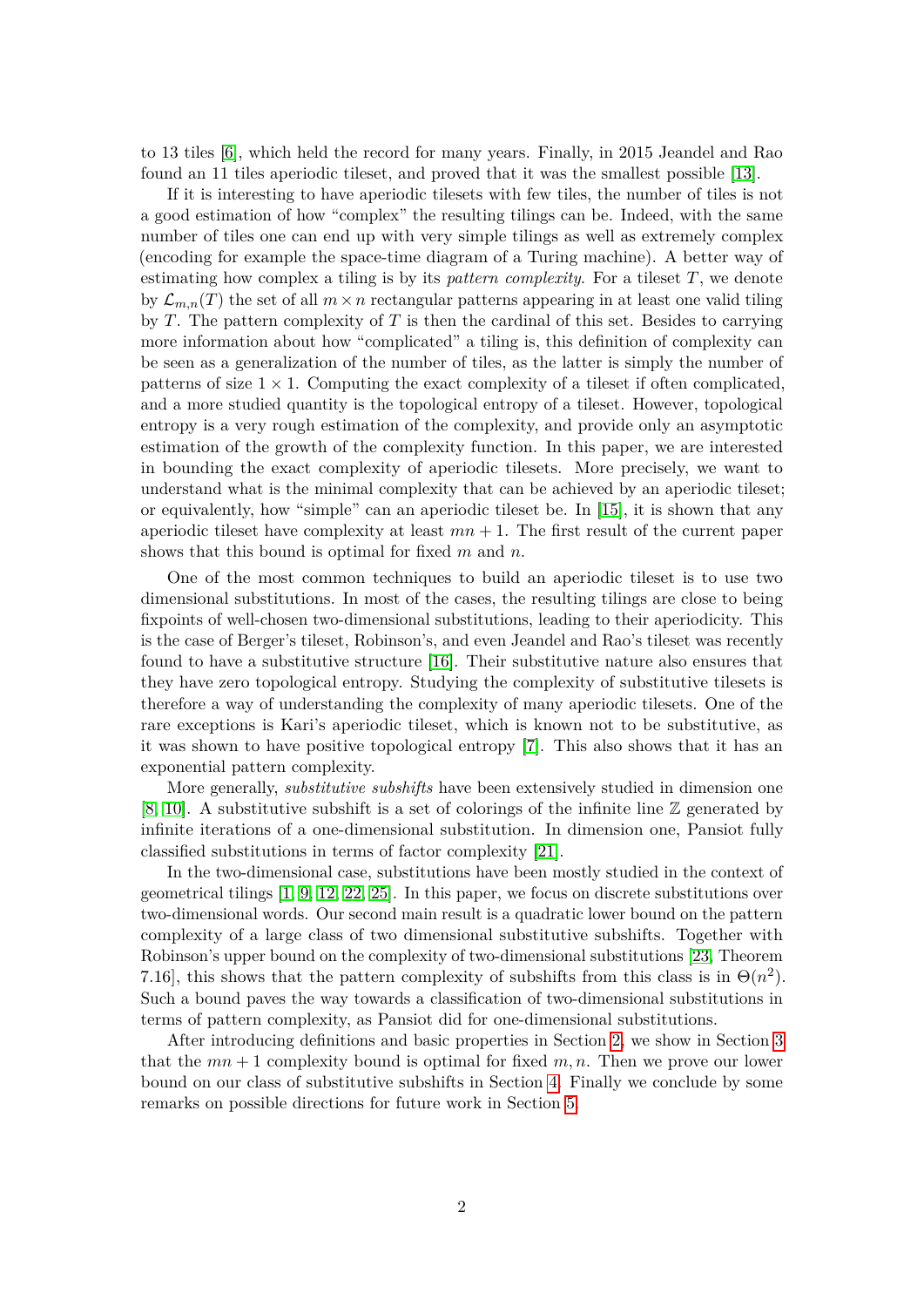# <span id="page-2-0"></span>**2 Preliminaries**

In this section, we introduce all the useful definitions and properties.

We will use the following conventions for our notations. Capital *A* designates a finite alphabet and *a* and *b* elements of it. Capital *X* is a subshift, whose configurations are usually denoted by the letter *c*, and patterns by *p*. Vectors of  $\mathbb{Z}^2$  are bold  $\mathbf{u}, \mathbf{v} \in \mathbb{Z}^2$ .  $\sigma$ is a substitution, and *i, j, k, l, m, n* designate integers.

### **2.1 Subshifts**

Tilings have an equivalent definition as subshifts of finite type. Let *A* be a finite alphabet. A pattern of support  $D \subset \mathbb{Z}^2$  is a coloring of *D* with colors of *A*, i.e.  $p \in A^D$ , and a *configuration*  $c \in A^{\mathbb{Z}^2}$  is a coloring of  $\mathbb{Z}^2$ . We say that a pattern *p* of support *D appears* in a pattern or a configuration  $p'$  if there exists  $\mathbf{u} \in \mathbb{Z}^2$  such that for all  $\mathbf{v} \in D$ ,  $p_{\mathbf{v}} = p'_{\mathbf{v}-\mathbf{u}}$ , in this case we write  $p \sqsubseteq p'$  (and  $p \sqsubset p'$  when  $p \neq p'$ ). Let *F* be a set of patterns, a *subshift*  $X_F$  is a set of configurations in which none of the patterns of F appear:

$$
X_F := \{ c \in A^{\mathbb{Z}^2} \mid \forall p \in F, p \not\sqsubset c \}.
$$

If *F* is finite,  $X_F$  is called a *subshift of finite type* (SFT for short). Subshifts have an equivalent definition as subsets of  $A^{\mathbb{Z}^2}$  that are shift-invariant and topologically closed. In other words, any shift of a configuration of a subshift *X* is still in *X*, and the limit of a sequence of shifts of configurations of *X* is in *X*.

Let  $\tau_{\mathbf{u}}$  denote the shift action by the vector  $\mathbf{u} \in \mathbb{Z}^2$ : let p be a pattern or configuration of support *D* (which is  $\mathbb{Z}^2$  if *p* is a configuration), then for all  $\mathbf{v} \in D + \mathbf{u}$ ,  $\tau_{\mathbf{u}}(p)_{\mathbf{v}} = p_{\mathbf{v}-\mathbf{u}}$ . A configuration *c* is said to be *periodic* if there exists  $\mathbf{u} \in \mathbb{Z}^2 \setminus \{(0,0)\}$  such that  $c = \tau_{\mathbf{u}}(c)$ . A subshift is *aperiodic* if it is not empty and contains no periodic configuration.

The set of valid tilings by a set of Wang tiles mentioned in the introduction is an SFT. These models are actually equivalent, as any SFT can be made into a set of Wang tilings by application of a single morphism. As subshifts are the most natural model to deal with substitutions, we chose to use this formalism in this paper instead of Wang tilesets.

### **2.2 Pattern complexity**

The set of all patterns appearing in a configuration *c* is called the language of *c*,  $\mathcal{L}(c)$ ; and we denote by  $\mathcal{L}_{m,n}(c) := \mathcal{L}(c) \cap A^{\{0,\dots,m-1\} \times \{0,\dots,n-1\}}$  the set of all  $m \times n$  rectangular patterns appearing in *c*. Similarly,  $\mathcal{L}(X) = \bigcup_{c \in X} \mathcal{L}(c)$  is the set of all patterns of the subshift *X* and  $\mathcal{L}_{m,n}(X) := \bigcup_{c \in X} \mathcal{L}_{m,n}(c)$  is the set of  $m \times n$  patterns of *X*. The *pattern complexity* (or just *complexity*) of a configuration (resp. a subshift) is the number of such rectangular patterns  $|\mathcal{L}_{m,n}(c)|$  (resp.  $|\mathcal{L}_{m,n}(X)|$ ).

For configurations of dimension one, periodicity and complexity are linked: the Morse-Hedlund theorem states that a one-dimensional configuration  $w \in A^{\mathbb{Z}}$  is periodic if and only if there exists n such that  $P_c(n) \leq n$  [\[18\]](#page-14-8). For one-dimensional SFTs, the question is trivial as every non-empty SFT contains a periodic configuration (see for example [\[17\]](#page-14-9)), and thus the complexity of the subshift cannot have any impact on its aperiodicity.

In dimension two, the link between complexity and periodicity becomes much more involved. Nivat conjectured in 1997 an implication similar to Morse and Hedlund's: any two-dimensional configuration with  $P_c(m, n) \leq m, n$  for some  $m, n$  must be periodic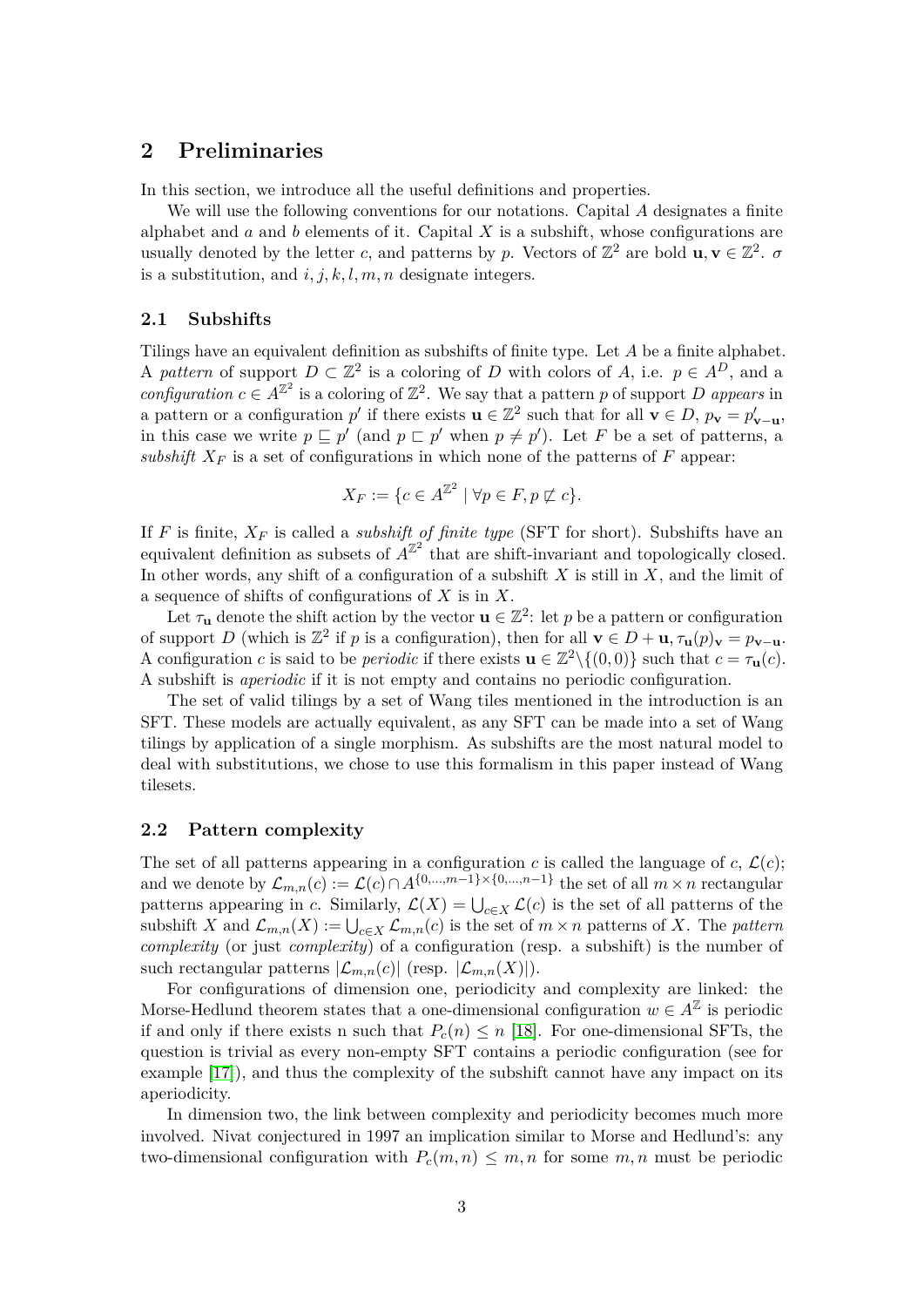[\[20\]](#page-14-10). The other direction does not hold, as there exists periodic configurations with exponential complexity [\[4\]](#page-13-11). Since two dimensional aperiodic SFTs do exist, it is natural to try to link their complexity with their aperiodicity, and a bound relating the two has been recently found:

**Theorem** (Kari, Moutot [\[15\]](#page-14-2)). *Let X be a subshift such that*  $\exists c \in X, \exists m, n, |\mathcal{L}_{m,n}(c)| \leq mn$ . *Then there exists*  $d \in X$  *that is periodic.* 

Which can be rephrased as a lower bound on the complexity of aperiodic subshifts.

<span id="page-3-1"></span>**Corollary 1.** *Let*  $X$  *be an aperiodic subshift. Then for all*  $c \in X$  *and all*  $m, n$ ,

$$
|\mathcal{L}_{m,n}(c)| \geq mn + 1.
$$

### **2.3 Substitutions**

Substitutions on words have been extensively studied, see for example [\[10\]](#page-13-7) for a good reference about them. In dimension two, they have been studied mostly in the context of substitution of  $\mathbb{R}^2$ , that is, substitutions producing geometrical tilings. In the current paper, we restrict ourselves to discrete uniform two-dimensional substitutions. In this context, a *substitution* of size  $m \times n$  (or support  $\{0, \ldots, m-1\} \times \{0, \ldots, n-1\}$ ) is a map  $\sigma: A \to A^{\{0,\ldots,m-1\} \times \{0,\ldots,n-1\}}$ . It is said to be *primitive* if there exists *k* such that for all  $a, b \in A$ , we have  $a \subseteq \sigma^k(b)$ , and *invertible* if no two letters have the same image. The *subshift of a substitution*, also called a substitutive subshift, is the set of configurations that can be made from applying the substitution to letters of *A*:

$$
X^{\sigma} := \left\{ c \in A^{\mathbb{Z}^2} \mid \forall p \sqsubset c, \exists a \in A, \exists k \in \mathbb{N}, p \sqsubseteq \sigma^k(a) \right\}.
$$

In general this subshift is only a sofic subshift and not an SFT, as shown by Mozes [\[19\]](#page-14-11).

Substitutions are a very convenient way of generating aperiodicity, by example by considering fixpoints configurations. In the context of geometrical tilings, Solomyak characterized when the subshift of a substitution is aperiodic or not [\[25\]](#page-14-6). We recall here his result in the specific case of uniform rectangular substitutions.

**Definition 1** (Unique desubstitution)**.** A D-pattern  $p \in A^D$  can be *uniquely desubstitued* by a substitution  $\sigma$  of size  $(k, l)$  if there exists  $\mathbf{t} \in \mathbb{Z}^2$  which is unique modulo  $(k, l)$  such that there exists  $c \in X^{\sigma}, \tau_{\mathbf{t}}(\sigma(c))|_{\mathcal{D}} = p$ .

<span id="page-3-2"></span>**Theorem 2** (Solomyak [\[25\]](#page-14-6)). Let  $\sigma$  be a primitive substitution. Then  $X^{\sigma}$  is aperiodic *if and only if there exists*  $\rho > 0$  *such that all patterns p whose support fits in*  $\{1, \ldots, \rho\}^2$ *can be uniquely desubstituted by σ.*

A quadratic upper bound is already known for substitutive subshifts, due to Hansen and Robinson.

**Theorem** (Hansen, Robinson [\[23,](#page-14-7) Theorem 7.17]). Let  $\sigma$  be a primitive and invertible *substitution with square support. Then there exists*  $K > 0$  *such that* 

$$
|\mathcal{L}_{n,n}(X)| \le Kn^2.
$$

<span id="page-3-0"></span>Our lower bound will not deal with all invertible substitutions, but only with the ones having what we call a *determining position*, which is a position in the image that allows us to uniquely recover the antecedent.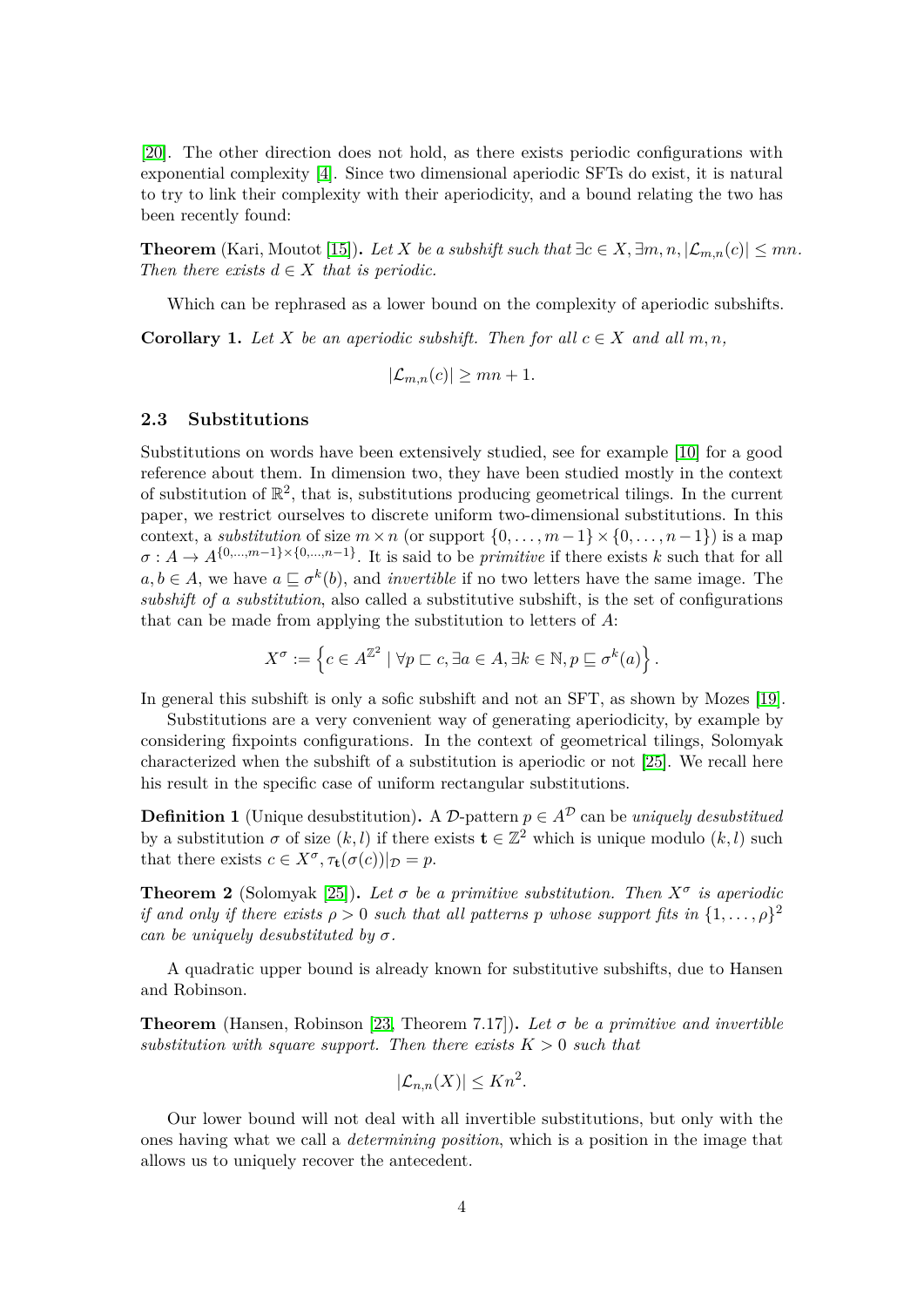**Definition 2** (Determining position). A substitution  $\sigma$  has a *determining position*  $(i, j)$ if for all  $a, b \in A$ :

$$
\sigma(a)_{i,j} = \sigma(b)_{i,j} \Rightarrow a = b.
$$

<span id="page-4-1"></span>Equivalently, this means that  $\{\sigma(a)_{i,j} \mid a \in A\} = A$ . See Fig. [1](#page-4-1) for an illustration of this property.



Figure 1: Illustration of Definition [2:](#page-3-0)  $\sigma_1$  has a determining position (0,0) whereas  $\sigma_2$ has no determining position.

*Remark* 1. If  $|A| = 2$ , all non-constant substitutions have a determining position. Indeed, as the images of the two letters must be different, they must differ in at most one position, which is then a determining position.

# <span id="page-4-0"></span>**3 Optimality of the** *mn* + 1 **bound**

Corollary [1](#page-3-1) shows that all configurations in aperiodic subshifts must have complexity at least  $mn + 1$  for all  $m, n$ .

It is not known whether this bound is optimal in general, however if *m* and *n* are fixed, it is possible to prove its optimality.

<span id="page-4-2"></span>**Theorem 3.** For all  $m, n \in \mathbb{N}$ , there exists an aperiodic SFT X such that for all  $c \in X$ , *we have*  $|\mathcal{L}_{m,n}(c)| = mn + 1$ *.* 

*Proof.* Let  $m, n \in \mathbb{N}$  be fixed and  $Y \subseteq A^{\mathbb{Z}^2}$  be an aperiodic SFT on some alphabet *A* (for example the set of all Robinson tilings [\[24\]](#page-14-1)). We will "blow up" *Y* by encoding each of its colors into a large rectangle over alphabet {0*,* 1}.

Let *k* be such that  $2^{k^2} \ge |A|$ . Then, for each  $a \in A$ , it is easy to build a  $k \times k$  square  $S(a) \in \{0,1\}^{\{0,\ldots,k-1\}^2}$  encoding *a* in such a way that *S* is an isomorphism. *S* can be naturally extended to patterns or configurations of  $A^{\mathbb{Z}^2}$ .

Let  $R_0$  and  $R_1$  be the  $m \times n$  rectangles with respectively a 0 and a 1 in position (0*,* 0) and 0s elsewhere. We define the substitution

$$
\sigma : \begin{cases} 0 \mapsto R_0 \\ 1 \mapsto R_1 \end{cases}
$$

*.*

Let  $X := \sigma(S(Y)) = {\sigma(S(c)) | c \in Y}$ . To prove that *X* is an SFT, let  $F_0$  be the finite set of fobidden patterns of *Y* . Let

$$
F_1 = \left\{ p \in \{0, 1\}^{\{0, \dots, 2km - 1\} \times \{0, \dots, 2kn - 1\}} \mid \forall q \in A^{\{0, \dots, 3\} \times \{0, \dots, 3\}}, p \not\sqsubset \sigma(S(q)) \right\}
$$

bet the set of  $2km \times 2kn$  patterns not appearing in any  $2km \times 2kn$  patterns of the form  $\sigma(S(q))$ . Let  $F = F_1 \cup \sigma(S(F_0))$ . Then,  $X = X_F$ . Indeed,  $F_1$  ensures that all configurations of  $X_F$  are desubstituable by  $\sigma(S)$ , and together with  $\sigma(S(F_0))$ , we have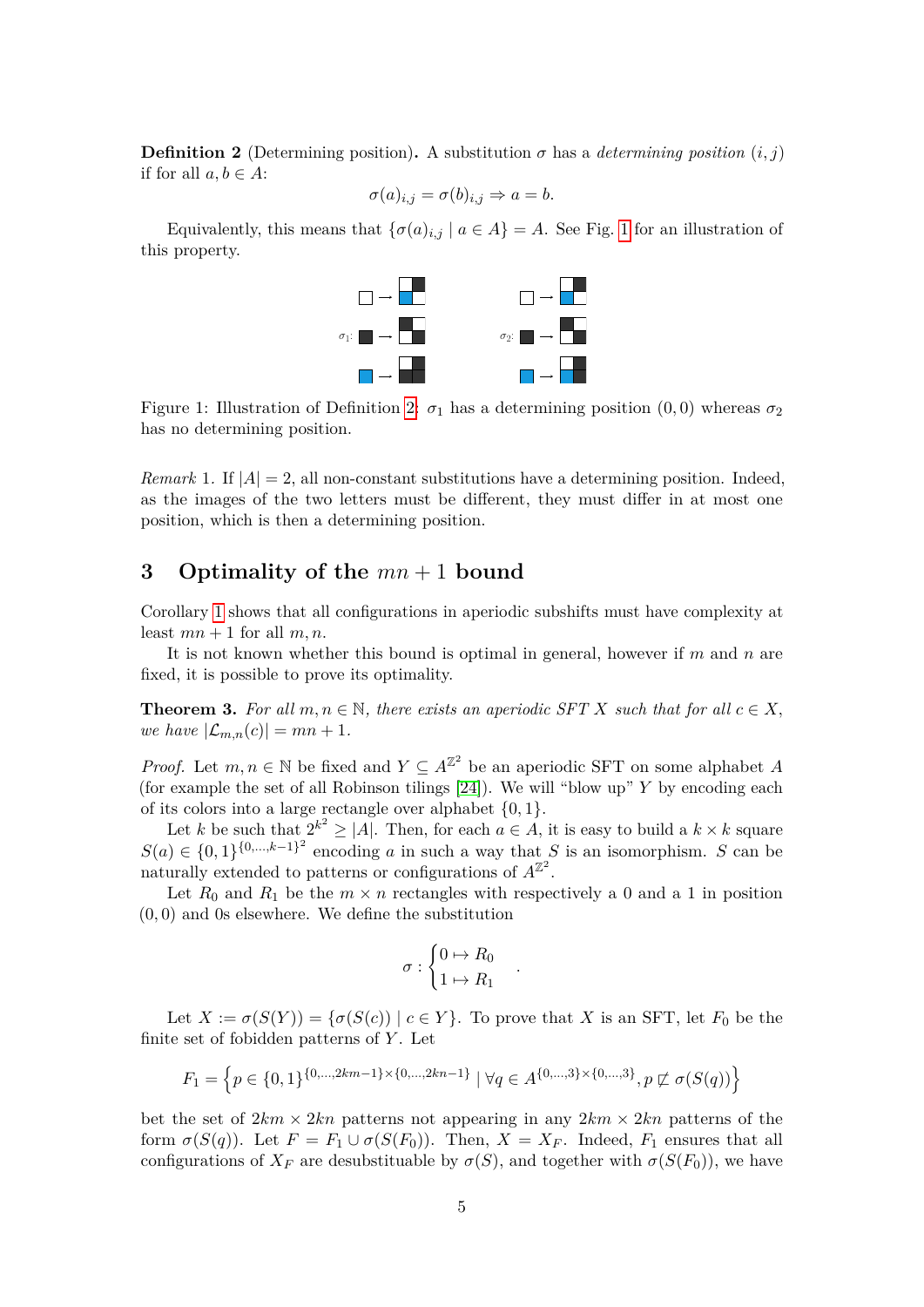

Figure 2: Illustration of the sparse encoding of Theorem [3](#page-4-2) with  $k = 3, m = 4$  and  $n = 2$ . We first apply *S* to some  $s \in A$ , and then apply  $\sigma$  to this image.

 $c \in X_F \Leftrightarrow c \in \sigma(S(Y))$  thanks to the fact that  $\sigma(S)$  is one-to-one. As *F* is finite, *X* is an SFT.

Now, since every  $c \in X$  can be written  $\sigma(d)$  with  $d \in S(X_0)$ , every  $m \times n$  rectangular pattern of *c* contains at most one 1, therefore  $|\mathcal{L}_{m,n}(c)| \leq mn + 1$ . But because *X* is aperiodic, Corollary [1](#page-3-1) ensures that  $|\mathcal{L}_{m,n}(c)| \geq mn + 1$ , so  $|\mathcal{L}_{m,n}(c)| = mn + 1$ .  $\Box$ 

One might hope to improve the  $mn + 1$  $mn + 1$  bound of Corollary 1 by using a result of Cassaigne:

**Theorem** (Cassaigne, direct consequence of [\[5\]](#page-13-12)). Let  $c \in A^{\mathbb{Z}^2}$  be such that for all  $m, n, |\mathcal{L}_{m,n}(c)| = mn + 1$ . then there exists  $d \in \overline{\mathcal{O}(c)}$  which is uniform. In particular, *the subshift*  $\mathcal{O}(c)$  *is not periodic.* 

However, it gives an information about configurations with  $|\mathcal{L}_{m,n}(c)| = mn + 1$  for all  $m, n$ . In order to improve Corollary [1](#page-3-1) to  $mn + 2$ , one would need a similar result with the hypothesis of the existence of m, n such that  $|\mathcal{L}_{m,n}(c)| = mn + 1$ . Together with Theorem [3,](#page-4-2) this emphasizes the importance of the quantifiers and their order when studying the complexity of subshifts.

The SFT built in Theorem [3](#page-4-2) depends on *m* and *n*, so it does not rule out the possibility of improving the uniform bound in *m* and *n*. In the next section we show that the uniform lower bound can indeed be improved for a large class of substitutive subshifts.

### <span id="page-5-0"></span>**4 Lower bound for substitutive subshifts**

In this section, we show our lower bound for a class of two-dimensional substitutive subshifts. First, we need a classical lemma on substitutive subshifts, whose (short) proof is included for sake of completeness.

<span id="page-5-1"></span>**Lemma 4.** Let  $\sigma$  be a primitive substitution and  $c \in X^{\sigma}$ . Then for all  $p \sqsubset c, \sigma(p) \sqsubset c$ .

*Proof.* Let  $p \subset c$ . By definition of  $X^{\sigma}$ , there exists  $a \in A$ ,  $k \in \mathbb{N}$  such that  $p \subset \sigma^k(a)$ . This implies that  $\sigma(p) \subset \sigma^{k+1}(a)$ . Moreover,  $\sigma$  is primitive: there exists some  $l \in \mathbb{N}$  such that for all  $b \in A$ ,  $a \sqsubset \sigma^l(b)$  and consequently  $\sigma^{k+1}(a) \sqsubset \sigma^{l+k+1}(b)$ .

By definition of  $X^{\sigma}$ , for a big enough pattern  $p'$  appearing in c, there is some *b* such that  $\sigma^{l+k+1}(b) \sqsubset p'$ . Eventually, we have:

$$
\sigma(p) \sqsubset \sigma^{k+1}(a) \sqsubset \sigma^{l+k+1}(b) \sqsubset p' \sqsubset c.
$$

 $\Box$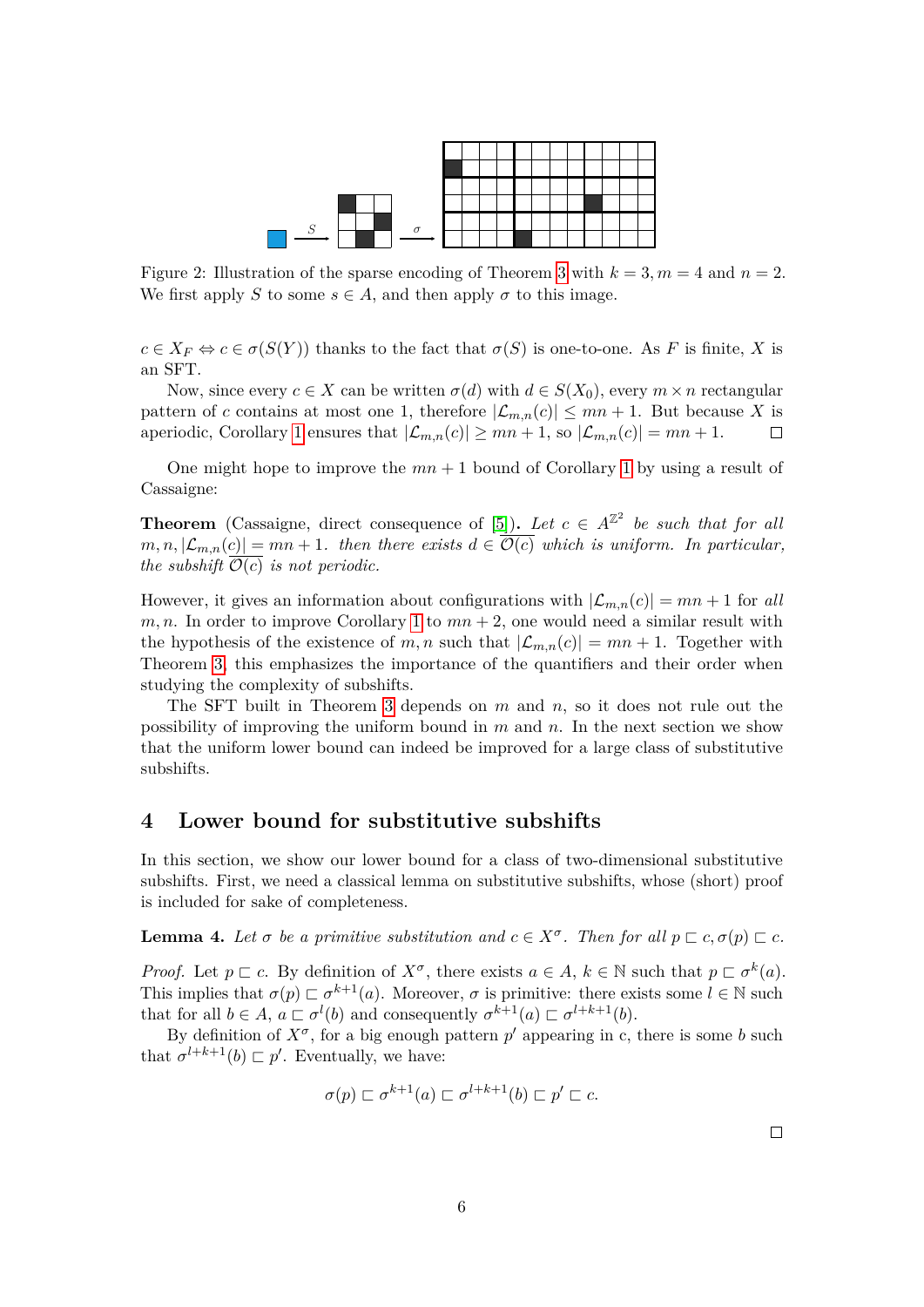Then, we take a look at the determining position property for composition of substitutions.

**Lemma 5.** If  $\sigma$  and  $\sigma'$  have determining positions, then  $\sigma \circ \sigma'$  has a determining *position.*

*Proof.* Let  $\sigma$  and  $\sigma'$  be two substitutions of size  $(m, n)$  having determining positions  $(k, l)$  and  $(k', l')$  respectively. Let  $a, a' \in A$ . Then,

$$
(\sigma \circ \sigma')(a)_{(mk+k',nl+l')} = (\sigma \circ \sigma')(a')_{(mk+k',nl+l')}
$$

$$
\Rightarrow \sigma \left(\sigma'(a)_{(k,l)}\right)_{(k',l')} = \sigma \left(\sigma'(a')_{(k,l)}\right)_{(k',l')}
$$

$$
\Rightarrow \sigma'(a)_{(k,l)} = \sigma'(a')_{(k,l)}
$$

$$
\Rightarrow a = a'.
$$

An immediate consequence is the following.

<span id="page-6-0"></span>**Corollary 6.** *If*  $\sigma$  *has a determining position, then for all*  $k \geq 1, \sigma^k$  *has a determining position.*

The next technical lemma is the key of our lower bound. Essentially, it provides us a lower bound on the complexity based on the number of times *k* that a patterns can be uniquely desubstituted.

<span id="page-6-1"></span>**Lemma 7.** Let  $\sigma$  be a substitution of size  $(M, M)$  having a determining position and  $k \in \mathbb{N}$ . For all  $n \in \mathbb{N}$ , if all the patterns of size  $(n, n)$  of  $X^{\sigma}$  have a unique desubstitution *by*  $\sigma^k$ , then for all  $c \in X^{\sigma}$ :

$$
|\mathcal{L}_{n,n}(c)| \geq n^2 \left(1 + \frac{1}{\lceil \frac{n}{M^k} \rceil^2}\right).
$$

*Proof.* Let us denote by  $\mathcal{P}_c(k, l)$  the elements of  $\mathcal{L}_{k,l}(c)$  for this proof for better reading of the equations. Using the fact that  $\sigma^k$  also has a determining position we build an injective function *f* from the disjoint union  $\bigsqcup_{0 \le i,j \le M^k-1} \mathcal{P}_c(\lceil \frac{n-i}{M^k} \rceil, \lceil \frac{n-j}{M^k} \rceil)$  to  $\mathcal{P}_c(n,n)$ . The existence of such an injective function, put together with the result of Kari and Moutot (Corollary [1\)](#page-3-1), yields the result.

Let  $(d_1, d_2) \in \{0, \ldots, M^k - 1\}$  be the determining position of  $\sigma^k$  obtained in Corol-lary [6,](#page-6-0)  $i, j \in \{0, \ldots, M^k - 1\}$  and  $p \in \mathcal{P}_c(\lceil \frac{n-i}{M^k} \rceil, \lceil \frac{n-j}{M^k} \rceil)$ . The fact that *p* appears in *c* implies that it can be extended to bigger patterns also appearing in *c*. Then, for each such *p*, we fix one  $p^{ext} \in A^{\{-1,\ldots,\lceil\frac{n-i}{M^k}\rceil+1\}\times\{-1,\ldots,\lceil\frac{n-j}{M^k}\rceil+1\}}$  such that  $p^{ext}|_{\{0,\ldots,\lceil\frac{n-i}{M^k}\rceil-1\}\times\{0,\ldots,\lceil\frac{n-j}{M^k}\rceil-1\}}$ p and  $p^{ext} \sqsubset c$ . We define the following pattern:

$$
f_{i,j}(p) = \tau_{i-d_1,j-d_2}(\sigma^k(p^{ext}))|_{\{0,\ldots,n-1\}^2}
$$

This is well defined because the fact that  $i, j, d_1, d_2 \in \{0, \ldots, M^k - 1\}$  implies that

$$
\{0,\ldots,n-1\}^2 \subset (i-d_1,j-d_2)+\{-1,\ldots,\left\lceil\frac{n-i}{M^k}\right\rceil+1\} \times \{-1,\ldots,\left\lceil\frac{n-j}{M^k}\right\rceil+1\}.
$$

By Lemma [4](#page-5-1) it holds that  $\sigma^k(p^{ext}) \sqsubset c$  and consequently that  $f_{i,j}(p) \in \mathcal{P}_c(n,n)$ .

 $\Box$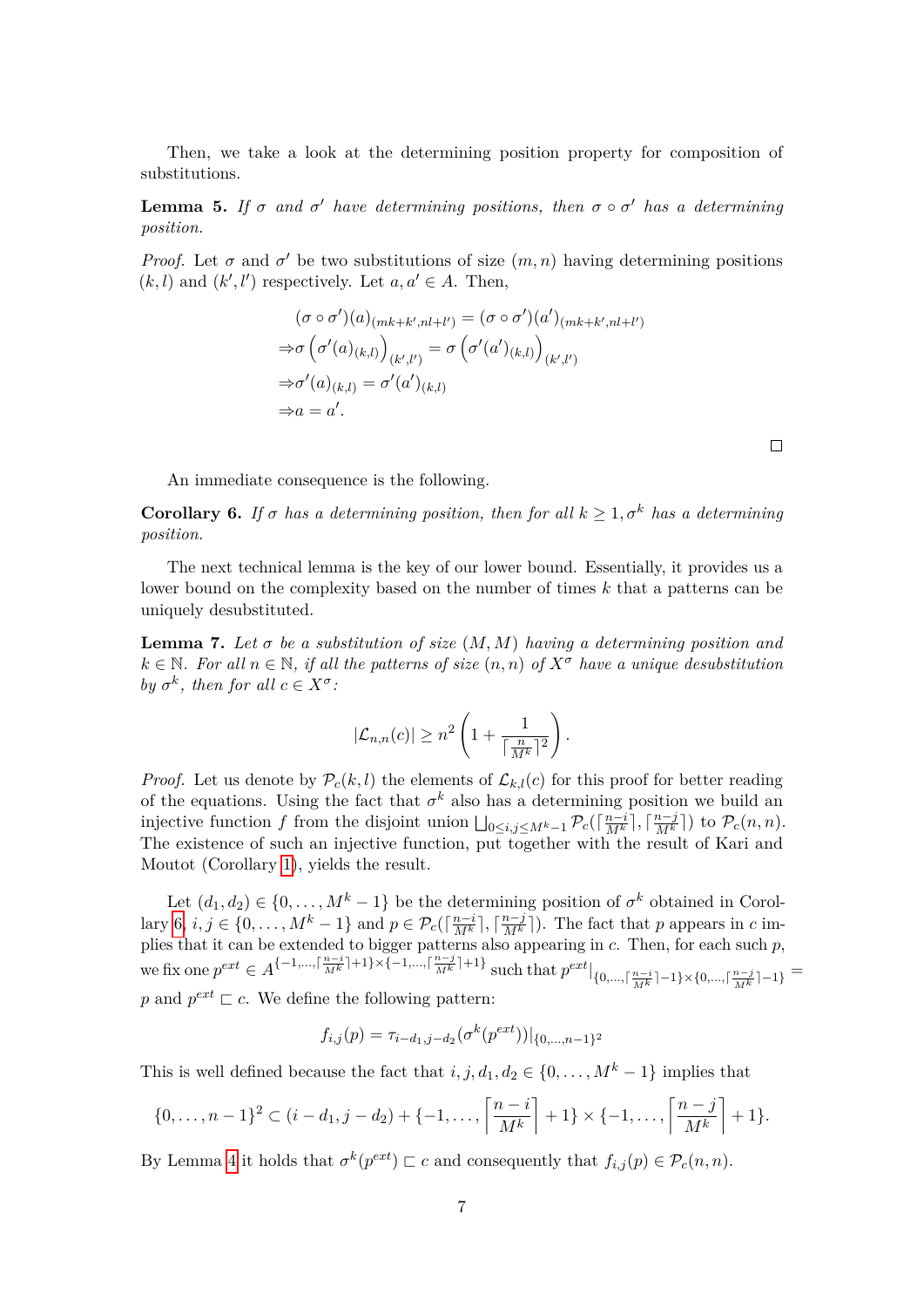

Figure 3: Illustration of the definition of  $f_{i,j}(p)$  with  $n = 6, i = j = 1, M = 2, k = 1$  and  $(d_1, d_2) = (0, 0)$ . Figure (a) shows  $p \in \mathcal{P}_c(\lceil \frac{n-i}{M^k} \rceil, \lceil \frac{n-j}{M^k} \rceil)$ , (b) shows the completion to  $p^{ext}$  and (c) the image of  $p^{ext}$  by  $\sigma^k$  and the pattern  $f_{i,j}(p)$  extracted from it.

Then, the following function:

$$
f : \Box_{0 \le i,j \le M^k-1} \mathcal{P}_c(\lceil \frac{n-i}{M^k} \rceil, \lceil \frac{n-j}{M^k} \rceil) \rightarrow \mathcal{P}_c(n,n)
$$

$$
p \in \mathcal{P}_c(\lceil \frac{n-i}{M^k} \rceil, \lceil \frac{n-j}{M^k} \rceil) \rightarrow f_{i,j}(p)
$$

is well defined. Now we show that it is injective.

Let  $p \in \mathcal{P}_c(\lceil \frac{n-i}{M^k} \rceil, \lceil \frac{n-j}{M^k} \rceil), p' \in \mathcal{P}_c(\lceil \frac{n-i'}{M^k} \rceil, \lceil \frac{n-j'}{M^k} \rceil)$  and suppose that  $f(p) = f(p')$ . By definition of f, there are some patterns  $p^{ext}$ ,  $p^{ext} \sqsubset c$ , such that

<span id="page-7-0"></span>
$$
p^{ext}|_{\{0,\ldots,\lceil\frac{n-i}{M^k}\rceil-1\}\times\{0,\ldots,\lceil\frac{n-j}{M^k}\rceil-1\}}=p\ \ \text{and}\ \ p'^{ext}|_{\{0,\ldots,\lceil\frac{n-i'}{M^k}\rceil-1\}\times\{0,\ldots,\lceil\frac{n-j'}{M^k}\rceil-1\}}=p'
$$

and that:

$$
f(p) = \tau_{i-d_1,j-d_2}(\sigma^k(p^{ext}))|_{\{0,\ldots,n-1\}^2} = \tau_{i'-d_1,j'-d_2}(\sigma^k(p'^{ext}))|_{\{0,\ldots,n-1\}^2} = f(p') \tag{1}
$$

Moreover as  $f(p) = f(p')$  is a pattern of size  $(n, n)$ , it has a unique desubstitution by  $\sigma^k$  by assumption. Therefore,  $(i - d_1, j - d_2) \equiv (i' - d_1, j' - d_2) \mod (M^k, M^k)$ . As  $i, j, i', j' \in \{0, \ldots, M^k - 1\}$ , it implies that  $(i, j) = (i', j')$ . Consequently, Eq. [\(1\)](#page-7-0) can be rewritten as

$$
\tau_{i-d_1,j-d_2}(\sigma^k(p^{ext}))|_{\{0,\ldots,n-1\}^2} = \tau_{i-d_1,j-d_2}(\sigma^k(p'^{ext}))|_{\{0,\ldots,n-1\}^2}.
$$

That is,

$$
\sigma^{k}(p^{ext})|_{\{0,\ldots,n-1\}^2-(i-d_1,j-d_2)} = \sigma^{k}(p'^{ext})|_{\{0,\ldots,n-1\}^2-(i-d_1,j-d_2)}.
$$

And as  $p^{ext} \sqsubseteq p$ ,

<span id="page-7-1"></span>
$$
\sigma^k(p)|_{\{0,\ldots,n-1\}^2-(i-d_1,j-d_2)} = \sigma^k(p')|_{\{0,\ldots,n-1\}^2-(i-d_1,j-d_2)},\tag{2}
$$

on the domain where  $\sigma^k(p)$  is defined.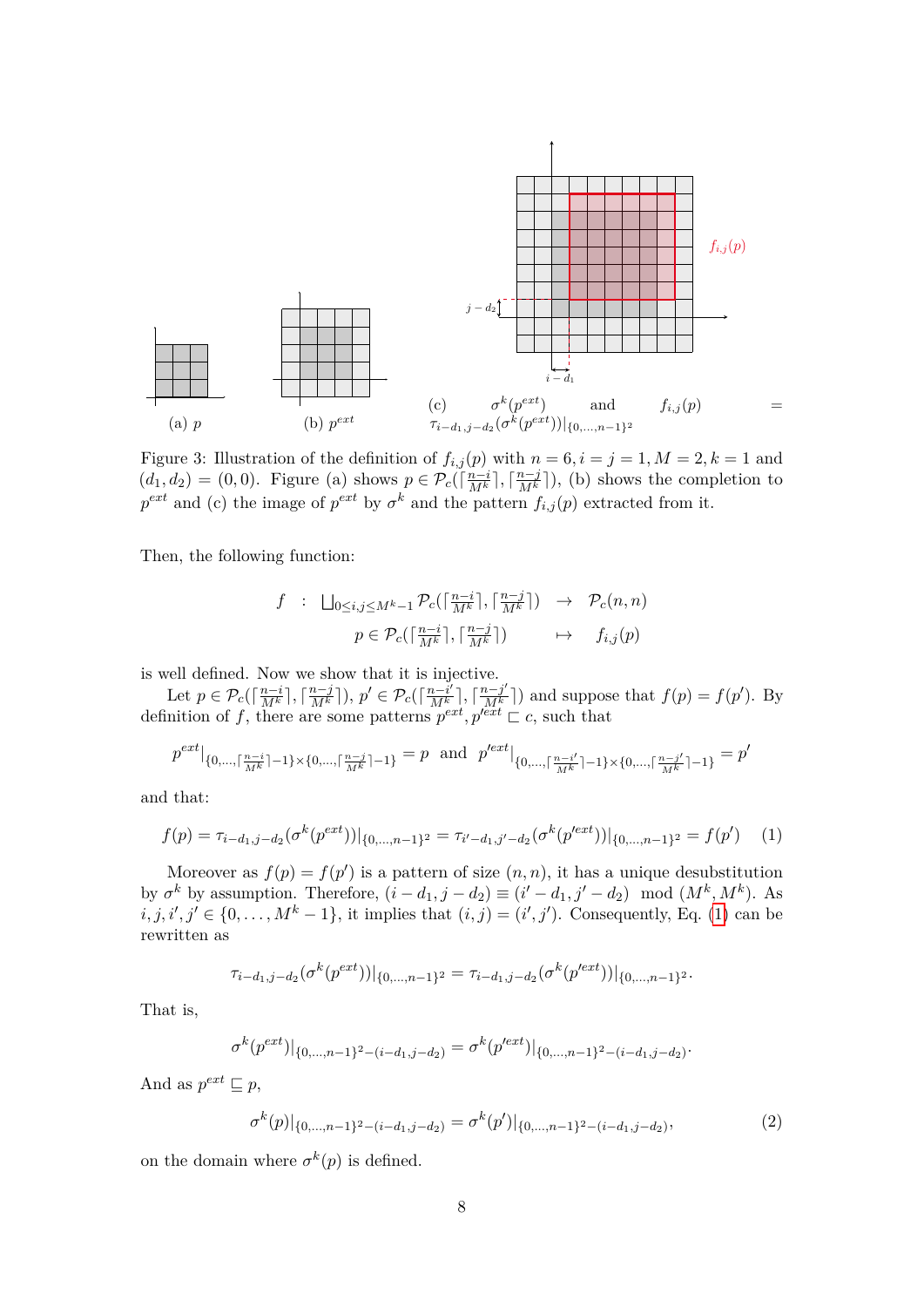Now we show that  $p$  and  $p'$  are the same on all their domain. Let  $\mathbf{u} \in \{0, ..., \lceil \frac{n-i}{M^k} \rceil - 1\} \times \{0, ..., \lceil \frac{n-j}{M^k} \rceil - 1\}$ . First, we have:

$$
M^k \mathbf{u} + (d_1, d_2) \in \{0, \ldots, n-1\}^2 - (i - d_1, j - d_2).
$$

Therefore by using the fact that  $(d_1, d_2)$  is a determining position, Eq. [\(2\)](#page-7-1) gives:

$$
\sigma^k(p)_{M^k \mathbf{u} + (d_1, d_2)} = \sigma^k(p')_{M^k \mathbf{u} + (d_1, d_2)},
$$
  
\n
$$
\Rightarrow \sigma^k(p_\mathbf{u})_{d_1, d_2} = \sigma^k(p'_\mathbf{u})_{d_1, d_2},
$$
  
\n
$$
\Rightarrow p_\mathbf{u} = p'_\mathbf{u}.
$$

This being true for all  $\mathbf{u} \in \{0, \ldots, \lceil \frac{n-i}{M^k} \rceil - 1\} \times \{0, \ldots, \lceil \frac{n-j}{M^k} \rceil - 1\}$ , it eventually holds that  $p = p'$ . This concludes the proof of the injectivity of  $\ddot{f}$ .

The injectivity of *f* yields the following inequality:

$$
|\mathcal{L}_{n,n}(c)| \geq \left| \bigsqcup_{0 \leq i,j \leq M^{k}-1} \mathcal{P}_c(\lceil \frac{n-i}{M^k} \rceil, \lceil \frac{n-j}{M^k} \rceil) \right| = \sum_{0 \leq i,j \leq M^{k}-1} \left| \mathcal{P}_c(\lceil \frac{n-i}{M^k} \rceil, \lceil \frac{n-j}{M^k} \rceil) \right|.
$$

Since *c* is aperiodic and by Corollary [1,](#page-3-1) for all  $0 \le i, j \le M^k - 1$ , it holds that:

$$
\begin{split} \left|\mathcal{P}_c(\lceil \frac{n-i}{M^k}\rceil,\lceil \frac{n-j}{M^k}\rceil) \right| &\geq \lceil \frac{n-i}{M^k}\rceil \times \lceil \frac{n-j}{M^k}\rceil + 1 \\ &\geq \lceil \frac{n-i}{M^k}\rceil \times \lceil \frac{n-j}{M^k}\rceil \left(1 + \frac{1}{\lceil \frac{n-i}{M^k}\rceil \times \lceil \frac{n-j}{M^k}\rceil}\right) \\ &\geq \lceil \frac{n-i}{M^k}\rceil \times \lceil \frac{n-j}{M^k}\rceil \left(1 + \frac{1}{\lceil \frac{n}{M^k}\rceil^2}\right) \end{split}
$$

Eventually, taking the sum and using a classical property of the ceiling function [\[11,](#page-13-13) p85] gives:

$$
|\mathcal{L}_{n,n}(c)| \geq \sum_{0 \leq i,j \leq M^{k}-1} \left| \mathcal{P}_c\left(\lceil \frac{n-i}{M^k} \rceil, \lceil \frac{n-j}{M^k} \rceil\right) \right|
$$
  

$$
\geq \left(1 + \frac{1}{\lceil \frac{n}{M^k} \rceil^2} \right) \sum_{0 \leq i,j \leq M^{k}-1} \lceil \frac{n-i}{M^k} \rceil \times \lceil \frac{n-j}{M^k} \rceil
$$
  

$$
= \left(1 + \frac{1}{\lceil \frac{n}{M^k} \rceil^2} \right) n^2.
$$

 $\Box$ 

Our last lemma gives us a bound on how many times patterns from a substitutive subshift can be desubstitutued thanks to Solomyak result's (Theorem [2\)](#page-3-2).

<span id="page-8-0"></span>**Lemma 8.** Let  $\sigma$  be an invertible substitution. If all patterns  $p \in \mathcal{L}(X^{\sigma})$  whose support *contains*  $\{0, \ldots, \rho-1\}^2$  *can be uniquely desubstitued by*  $\sigma$ *; then for all k, all patterns in*  $\mathcal{L}(X^{\sigma})$  whose support contains  $\{0,\ldots,(\rho+1)M^{k-1}-2\}^2$  can be uniquely desubstited by *σ k .*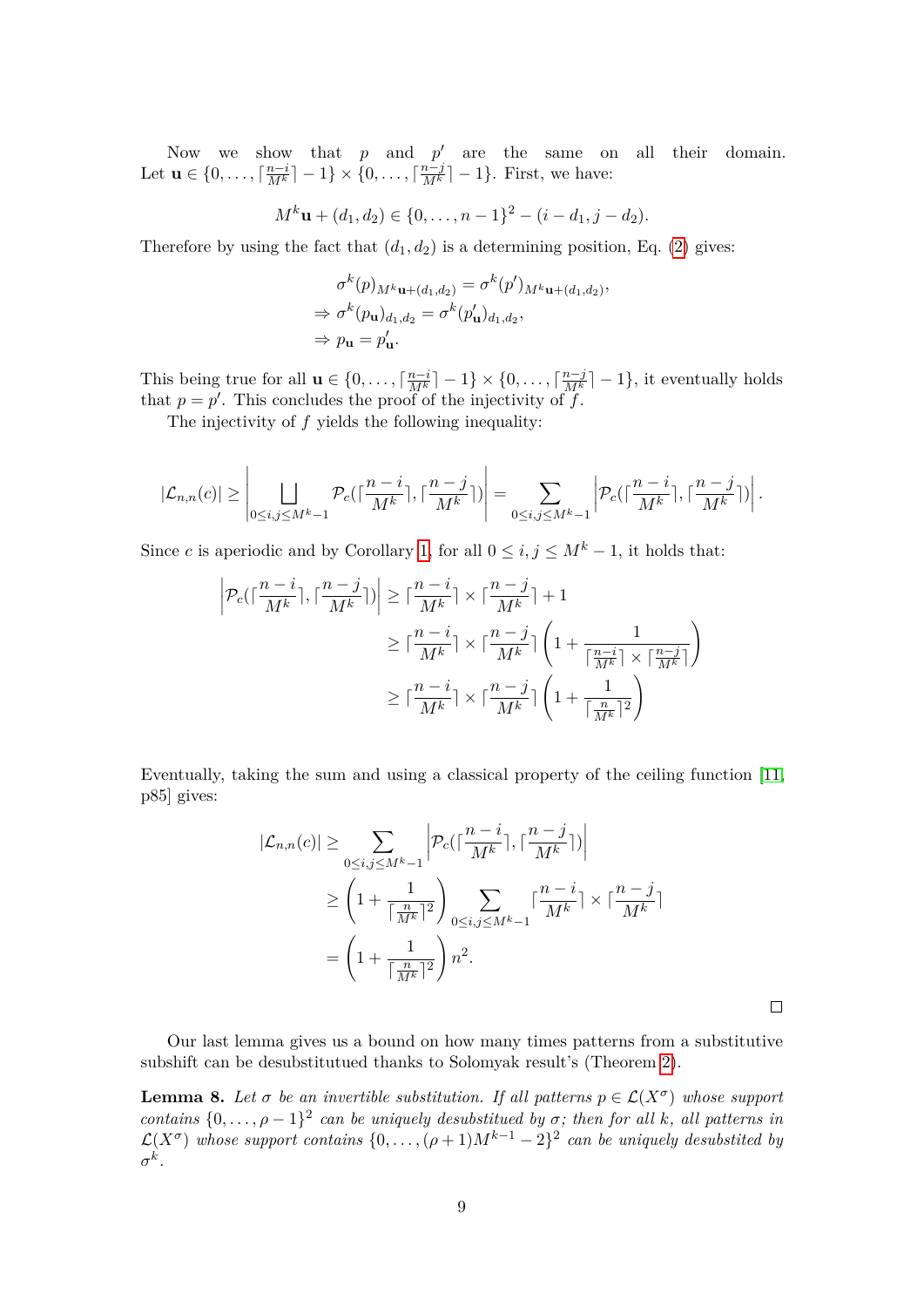*Proof.* We show the lemma by induction on k. The result is true for  $k = 1$ . Suppose that the result is true for some  $k \geq 1$  fixed. Let p be a pattern in  $\mathcal{L}(X^{\sigma})$  with support D such that  $\{0, \ldots, (\rho + 1)M^k - 2\}^2 \subset \mathcal{D}$ . Let  $\mathbf{t}, \mathbf{t}' \in \mathbb{Z}^2$  be such that  $p =$  $\tau_t(\sigma^{k+1}(c))|_{\mathcal{D}} = \tau_{t'}(\sigma^{k+1}(c'))|_{\mathcal{D}}$  for some  $c, c' \in X^{\sigma}$ . By supposition, and because  $(\rho + 1)M^k \ge \rho$ , the pattern *p* can be uniquely desubstitued by  $\sigma$ . This, and the fact that  $p = \tau_{\mathbf{t}}(\sigma(\sigma^k(c)))|_{\mathcal{D}} = \tau_{\mathbf{t}}(\sigma(\sigma^k(c')))|_{\mathcal{D}}$  implies that  $\mathbf{t} \equiv \mathbf{t}' \mod (M, M)$ . Therefore  $\mathbf{t}' = \mathbf{t} + M\mathbf{u}$  for some  $\mathbf{u} \in \mathbb{Z}^2$  and then:

$$
\tau_{\mathbf{t}}(\sigma(\sigma^k(c)))|_{\mathcal{D}} = \tau_{\mathbf{t}+M\mathbf{u}}(\sigma(\sigma^k(c')))|_{\mathcal{D}},
$$
  
\n
$$
\Rightarrow \sigma(\sigma^k(c))|_{\mathcal{D}+\mathbf{t}} = \tau_{au}(\sigma(\sigma^k(c')))|_{\mathcal{D}+\mathbf{t}}
$$
  
\n
$$
\Rightarrow \sigma(\sigma^k(c))|_{\mathcal{D}+\mathbf{t}} = \sigma(\tau_u(\sigma^k(c')))|_{\mathcal{D}+\mathbf{t}}.
$$

Let  $\mathcal{R} = \{0, \ldots, (\rho+1)M^{k-1} - 2\}^2$ . For some  $\mathbf{v} \in \mathbb{Z}^2$ , we have the following inclusion (see Fig. [4\)](#page-9-0):

<span id="page-9-1"></span><span id="page-9-0"></span>
$$
M(\mathcal{R} + \mathbf{v}) + \{0, \dots, M - 1\}^2 \subset \{0, \dots, (\rho + 1)M^k - 2\}^2 + \mathbf{t} \subset \mathcal{D} + \mathbf{t}.\tag{3}
$$



Figure 4: Inclusion of the sets of Eq. [\(3\)](#page-9-1).

Then, because  $\sigma$  is invertible, we have:

$$
\sigma(\sigma^k(c))|_{\mathcal{D}+\mathbf{t}} = \sigma(\tau_u(\sigma^k(c')))|_{\mathcal{D}+\mathbf{t}}
$$
  
\n
$$
\Rightarrow \sigma(\sigma^k(c))|_{M(\mathcal{R}+\mathbf{v})+\{0,\dots,M-1\}^2} = \sigma(\tau_u(\sigma^k(c')))|_{M(\mathcal{R}+\mathbf{v})+\{0,\dots,M-1\}^2}
$$
  
\n
$$
\Rightarrow \sigma^k(c)|_{\mathcal{R}+\mathbf{v}} = \tau_u(\sigma^k(c'))|_{\mathcal{R}+\mathbf{v}}
$$

By induction hypothesis, this pattern can be uniquely desubstitued by  $\sigma^k$ , therefore it holds that  $\mathbf{u} \equiv 0 \mod M^k$ , which implies that  $\mathbf{t}' = \mathbf{t} + M\mathbf{u} \equiv \mathbf{t} \mod M^{k+1}$  and that p can be uniquely desubstitued by  $\sigma^{k+1}$ .  $\Box$ 

One can then desubstitute patterns from a substitutive subshifts as many times as possible, and bringing the two previous lemmas together gives the lower bound:

<span id="page-9-2"></span>**Theorem 9.** *Let σ be a primitive square aperiodic substitution having a determining position. Then there exists*  $K > 1$  *such that* 

$$
\forall c \in X^{\sigma}, \forall n \in \mathbb{N}, |\mathcal{L}_{n,n}(c)| \ge Kn^2
$$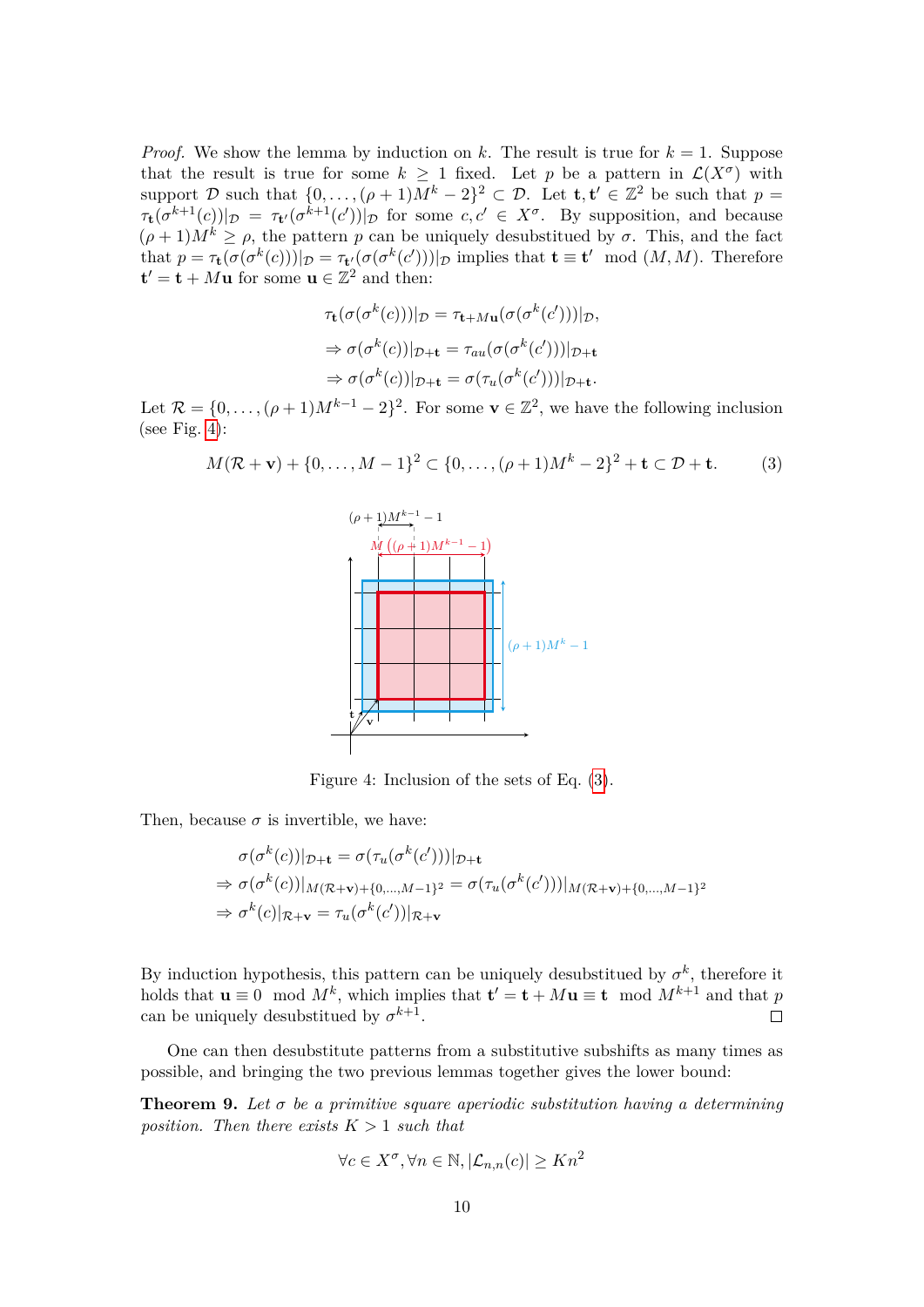*Proof.* By Theorem [2,](#page-3-2) there exists  $\rho$  such that all patterns  $p$  appearing in the configurations of  $X^{\sigma}$  in which a square of size  $\rho$  fits can be uniquely desubstitued by  $\sigma$ . Let  $c \in X^{\sigma}$ and  $n \in \mathbb{N}$ . Let  $k(n) = \max\{k \in \mathbb{N} \mid \forall p \in \mathcal{L}_{n,n}(c), p$  can be uniquely desubstitued by  $\sigma^k\}.$ By Lemma [7](#page-6-1) it holds that:

$$
|\mathcal{L}_{n,n}(c)| \geq n^2 \left(1 + \frac{1}{\lceil \frac{n}{M^{k(n)}} \rceil^2} \right)
$$

Additionnaly,  $(\rho + 1)M^{k(n)} - 1 > n$  otherwise Lemma [8](#page-8-0) would contradict the maximality of  $k(n)$ . Therefore,  $\rho + 1 > \frac{n}{M^{k(n)}}$  and  $\rho + 1 > \lceil \frac{n}{M^{k(n)}} \rceil$ . This turns our bound into:

$$
|\mathcal{L}_{n,n}(c)| \ge n^2 \left(1 + \frac{1}{(\rho+1)^2}\right)
$$

which gives a constant  $K := 1 + \frac{1}{(\rho+1)^2} > 1$  which does depend neither on *c* nor on *n*.

*Remark* 2*.* A similar bound can be found for non-square uniform substitutions. However, if one wants to know the pattern complexity  $|\mathcal{L}_{n,n}(c)|$  for some  $m, n$ , the bound depends on how close the shape of the substitution is with respect to the rectangle  $(m, n)$ . More precisely, let  $\sigma$  be a substitution of size  $(M, N)$ . Then for any  $R > 0$  such that

$$
\left|\log_M(m) - \log_N(n)\right| \le R,
$$

there exists  $K_R > 1$  such that for all  $c \in X^{\sigma}$ ,

$$
|\mathcal{L}_{n,n}(c)| \geq K_R mn.
$$

To conclude this section, let us apply our result to Robinson's tileset. Let  $X^R \subseteq A^{\mathbb{Z}^2}$ be the SFT constituted of all valid tiling by Robinson's tileset *A* [\[24\]](#page-14-1).

A natural way of constructing a substitution on *A* is to "grow" the pattern of each tile to a  $2 \times 2$  pattern. Each tile is composed of a back ground marking (in light-blue and gray on our drawings) and of a main marking (in black). We generate the rules of our  $2 \times 2$  substitution  $\sigma$  in the following way:

- 1. The image of each tile has the same background marking,
- 2. the upper right tile of the image of a tile *t* has the same main marking than *t*,
- 3. the lower left tile of the image of *t* has a main marking with four out going arrows having its blue parts oriented as the background marking of *t*,
- 4. the two other tiles are chosen to have one main arrows and to incoming arrows on each side so that the main arrow extends the upper right tile.

Fig. [5](#page-11-0) illustrates the construction of  $\sigma(t)$  for one tile  $t \in A$  and Fig. [6](#page-11-1) its iteration. For space considerations, we do not write the full substitution obtained by this process.

Even though  $X^R$  is not a substitutive subshift by itself, as substitutive patterns of its configurations can be separated by "fracture lines", one can show that  $X^{\sigma} \subset X^{R}$ , and therefore for all *n*,  $|\mathcal{L}_{n,n}(X^{\sigma})| \leq |\mathcal{L}_{n,n}(X^R)|$ .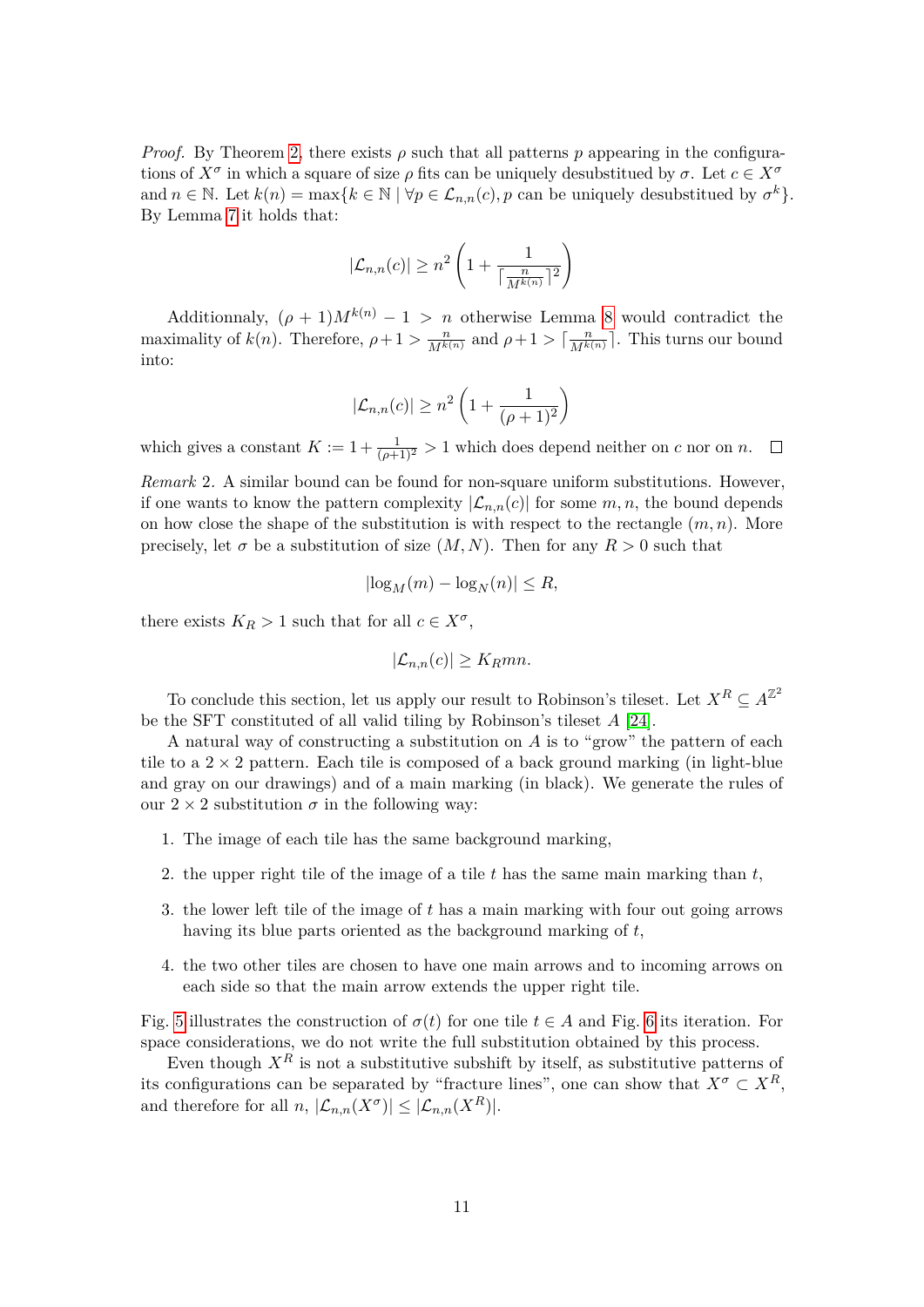<span id="page-11-0"></span>

Figure 5: The four steps of construction of the substitution  $\sigma$ .

<span id="page-11-1"></span>

Figure 6: Portions of patterns generated by successive applications of  $\sigma$ .

Now, we partition *A* into two sets *A*<sup>1</sup> and *A*2. *A*<sup>1</sup> contains all the tiles with four outgoing arrows, of the form  $\Box$ , and  $A_2$  all the other tiles. Then, we define

$$
f: \begin{cases} A & \to \{0,1\} \\ t & \mapsto \begin{cases} 1 & \text{if } t \in A_1 \\ 0 & \text{if } t \in A_2 \end{cases} .\end{cases}
$$

*f* is compatible with  $\sigma$  in the sense that if  $f(t_1) = f(t_2)$  for two tiles in *A*, then  $f(\sigma(t_1)) = f(\sigma(t_2))$ . Therefore the following substitution is well defined:

$$
\sigma' : \begin{cases} \{0,1\} & \to \{0,1\}^{\{0,1\}^2} \\ a & \mapsto f((\sigma(t)) \text{ with } \sigma(t) = a \end{cases}
$$

<span id="page-11-2"></span>Fig. [7](#page-11-2) illustrate  $\sigma'$  the kind of patters it generates.



Figure 7: The substitution  $\sigma'$  and an example of pattern generated by it.

Let  $X^{\sigma'}$  be the subshift of  $\sigma'$ . We have that  $\mathcal{L}(X^{\sigma'}) = {\sigma'^k(0), \sigma'^k(1) | k \in \mathbb{N}}$  $\{f(\sigma^k(t)) \mid t \in A, k \in \mathbb{N}\}.$  Therefore for all *n*, it holds that  $\mathcal{L}_{n,n}(X^{\sigma}) = f(\mathcal{L}_{n,n}(X^{\sigma}))$ . This implies that  $|\mathcal{L}_{n,n}(X^{\sigma})| \leq |\mathcal{L}_{n,n}(X^{\sigma})|$ . Then,  $\sigma'$  is primitive with a determining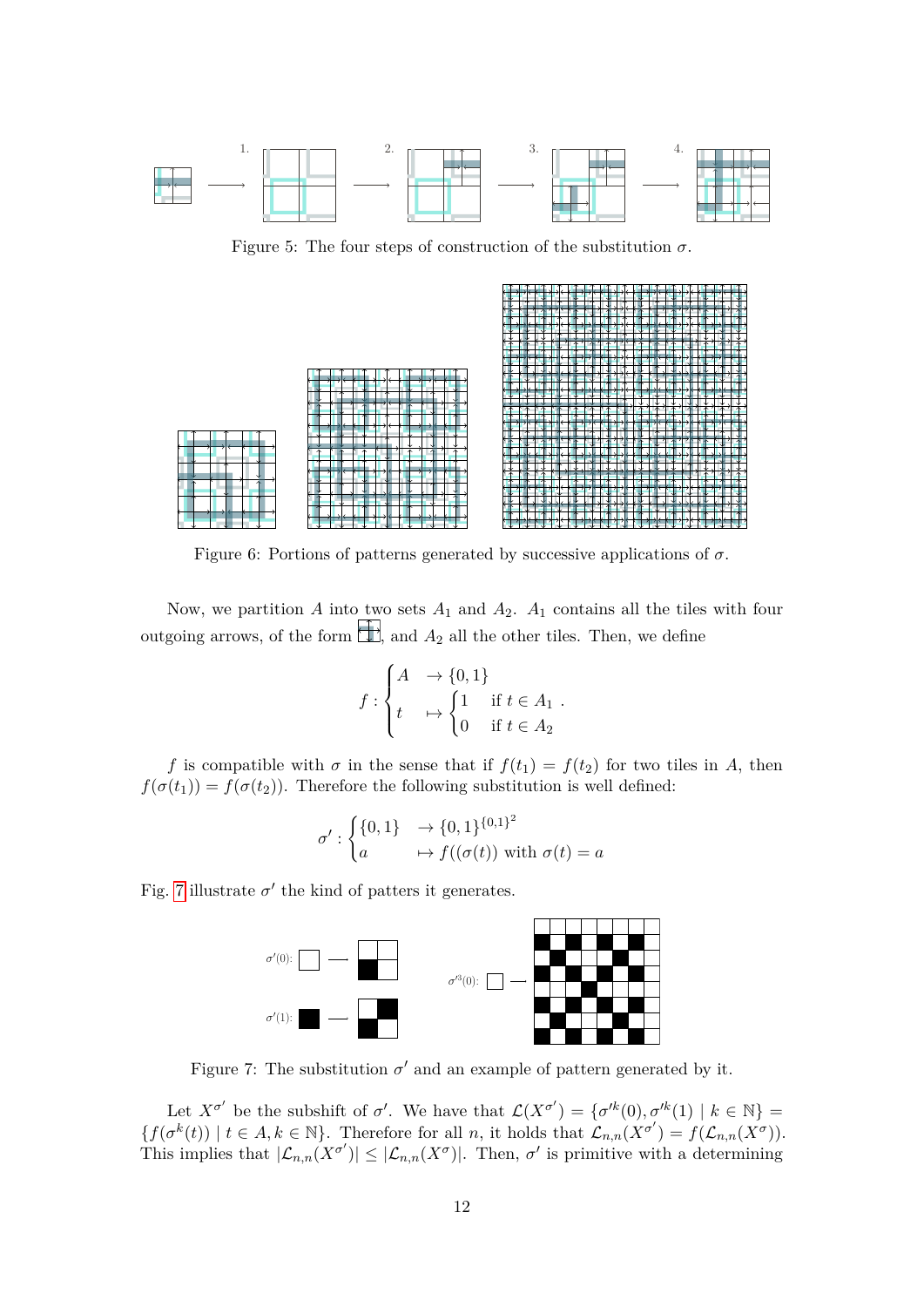position and  $X^{\sigma'}$  is aperiodic since every 1 corresponds to one corner of a square in Robinson's tiling, therefore Theorem [9](#page-9-2) gives that there exists  $K > 1$  such that  $|\mathcal{L}_{n,n}(X^{\sigma'})| \geq Kn^2$ , and then:

$$
|\mathcal{L}_{n,n}(X^R)| \ge Kn^2.
$$

## <span id="page-12-0"></span>**5 Perspectives**

We believe that Theorem [9](#page-9-2) can be extended to any square uniform primitive substitution, without the assumption of determining position. In the current proof, this condition allows us to "recover" information on patterns when de-substituting in Lemma [7,](#page-6-1) even when the pattern does not contain a full  $\sigma^k(a)$  for some  $a \in A$ . For now, we do not see how to obtain a quadratic lower bound without this information, but we think that it is possible to do. Such a generalization would show that all substitutive subshifts of square primitive substitutions have complexity  $|\mathcal{L}_{n,n}(X^{\sigma})| \in \Theta(n^2)$ . In addition to a better understanding of aperiodic subshifts, we hope that this is the first step towards a classification of two-dimensional substitutions in terms of pattern complexity, similar to Pansiot's [\[21\]](#page-14-4) in the one dimensional case.

It is also unknown if the *mn* + 1 complexity bound of Corollary [1](#page-3-1) can be improved for non-substititive aperiodic subhifts.

# **Acknowledgements**

The authors want to thank Nathalie Aubrun for her guidance and lots of helpful advice, as well as Guilhem Gamard for his careful proofreading.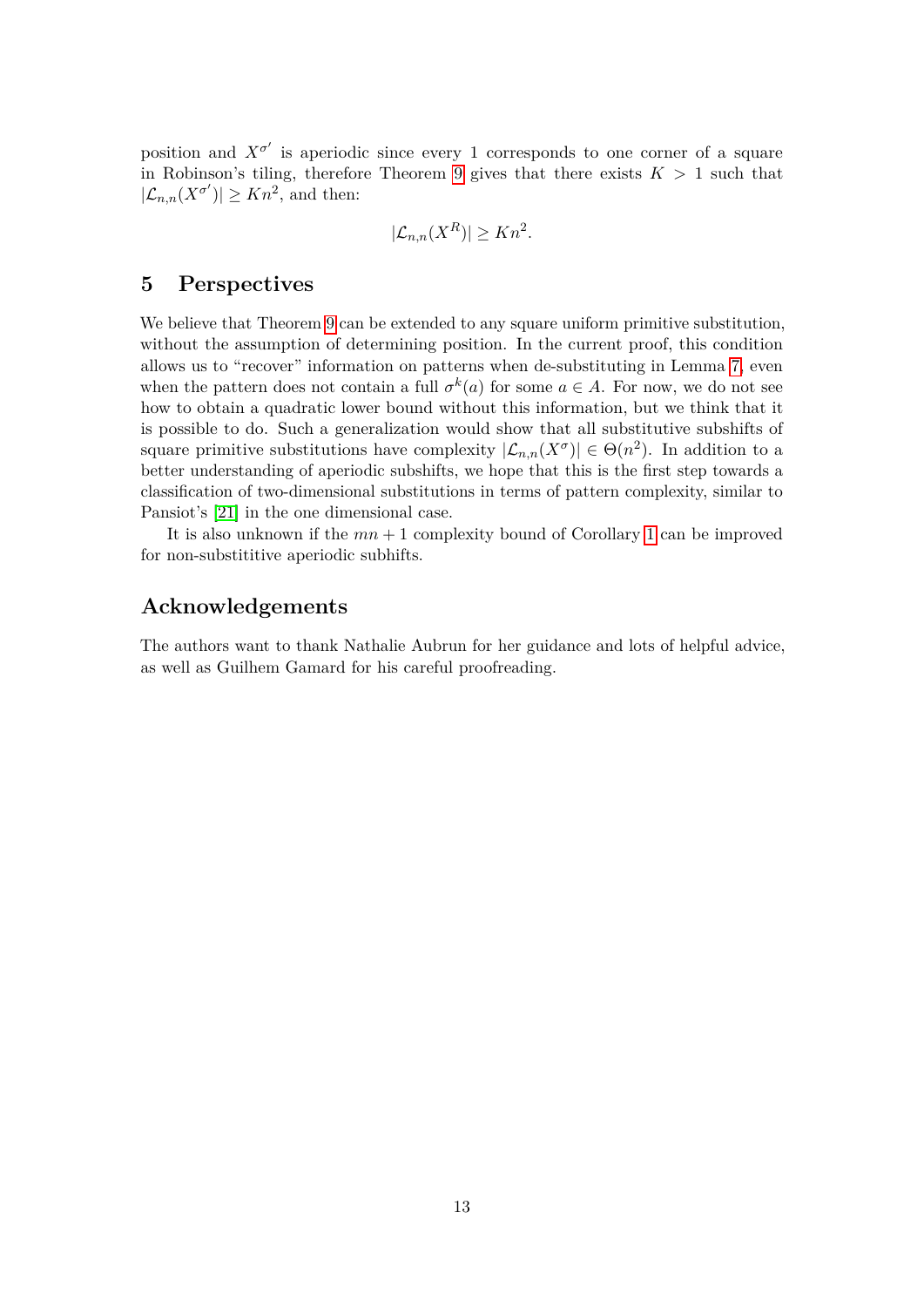### **References**

- <span id="page-13-8"></span>[1] Pierre Arnoux, Valérie Berthé, Thomas Fernique, and Damien Jamet. Functional stepped surfaces, flips, and generalized substitutions. *Theoretical Computer Science*, 380(3):251–265, 2007. Combinatorics on Words. URL: [https://www.](https://www.sciencedirect.com/science/article/pii/S0304397507001995) [sciencedirect.com/science/article/pii/S0304397507001995](https://www.sciencedirect.com/science/article/pii/S0304397507001995), [doi:https://](https://doi.org/https://doi.org/10.1016/j.tcs.2007.03.031) [doi.org/10.1016/j.tcs.2007.03.031](https://doi.org/https://doi.org/10.1016/j.tcs.2007.03.031).
- <span id="page-13-1"></span>[2] Robert Berger. *The Undecidability of the Domino Problem*. PhD thesis, Harvard University, 1964.
- <span id="page-13-0"></span>[3] Robert Berger. *The Undecidability of the Domino Problem*. Memoirs of the American Mathematical Society. The American Mathematical Society, 1966.
- <span id="page-13-11"></span>[4] Valérie Berthé and Laurent Vuillon. Tilings and rotations on the torus: a twodimensional generalization of sturmian sequences. *Discrete Mathematics*, 223(1):27  $-53, 2000.$  [doi:10.1016/S0012-365X\(00\)00039-X](https://doi.org/10.1016/S0012-365X(00)00039-X).
- <span id="page-13-12"></span>[5] Julien Cassaigne. Double sequences with complexity mn + 1. *Journal of Automata, Languages and Combinatorics*, 4:153–170, 01 1999.
- <span id="page-13-3"></span>[6] Karel Culik. An aperiodic set of 13 wang tiles. *Discrete Mathematics*, 160(1):245–251, 1996. [doi:https://doi.org/10.1016/S0012-365X\(96\)00118-5](https://doi.org/https://doi.org/10.1016/S0012-365X(96)00118-5).
- <span id="page-13-5"></span>[7] Bruno Durand, Guilhem Gamard, and Anaël Grandjean. Aperiodic tilings and entropy. In Arseny M. Shur and Mikhail V. Volkov, editors, *Developments in Language Theory*, page 166–177. Springer International Publishing, 2014. [doi:](https://doi.org/10.1007/978-3-319-09698-8_15) [10.1007/978-3-319-09698-8\\_15](https://doi.org/10.1007/978-3-319-09698-8_15).
- <span id="page-13-6"></span>[8] Fabien Durand, Bernard Host, and Christian Skau. Substitutional dynamical systems, bratteli diagrams and dimension groups. *Ergodic Theory and Dynamical Systems*, 19:953 – 993, 08 1999. [doi:10.1017/S0143385799133947](https://doi.org/10.1017/S0143385799133947).
- <span id="page-13-9"></span>[9] Thomas Fernique. Multidimensional sturmian sequences and generalized substitutions. *International Journal of Foundations of Computer Science*, 17(03):575– 599, 2006. [arXiv:https://doi.org/10.1142/S0129054106004005](http://arxiv.org/abs/https://doi.org/10.1142/S0129054106004005), [doi:10.1142/](https://doi.org/10.1142/S0129054106004005) [S0129054106004005](https://doi.org/10.1142/S0129054106004005).
- <span id="page-13-7"></span>[10] N P Fogg, V Berth´e, S Ferenczi, C Mauduit, and A Siegel. *Substitutions in Dynamics, Arithmetics and Combinatorics*. Lecture Notes in Mathematics. Springer Berlin Heidelberg, 2003. URL: <https://books.google.fr/books?id=UltuCQAAQBAJ>.
- <span id="page-13-13"></span>[11] Ronald L. Graham, Donald E. Knuth, and Oren Patashnik. *Concrete Mathematics: A Foundation for Computer Science*. Addison-Wesley, 1989.
- <span id="page-13-10"></span>[12] Branko. Grunbaum and G. C. Shephard. Tilings and patterns, 1987.
- <span id="page-13-4"></span>[13] Emmanuel Jeandel and Micha¨el Rao. An aperiodic set of 11 wang tiles. *Advances in Combinatorics*, January 2021. [doi:10.19086/aic.18614](https://doi.org/10.19086/aic.18614).
- <span id="page-13-2"></span>[14] Jarkko Kari. A small aperiodic set of wang tiles. *Discrete Mathematics*, 160(1–3):259–264, 1996.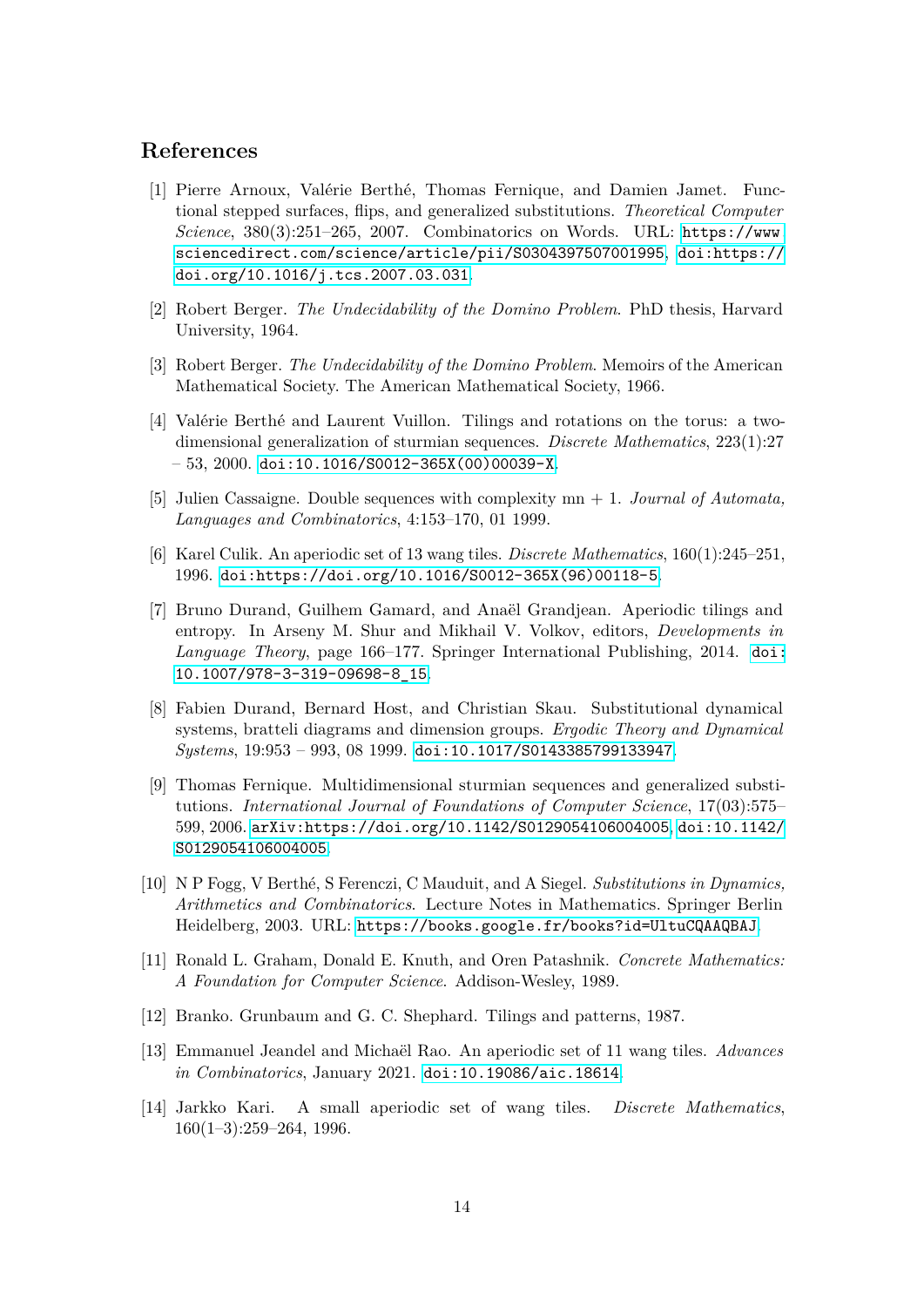- <span id="page-14-2"></span>[15] Jarkko Kari and Etienne Moutot. Decidability and periodicity of low complexity tilings. In Christophe Paul and Markus Bläser, editors, 37th International Sympo*sium on Theoretical Aspects of Computer Science (STACS 2020)*, volume 154 of *Leibniz International Proceedings in Informatics (LIPIcs)*, pages 14:1–14:12. Schloss Dagstuhl–Leibniz-Zentrum fuer Informatik, 2020. URL: [https://drops.dagstuhl.](https://drops.dagstuhl.de/opus/volltexte/2020/11875) [de/opus/volltexte/2020/11875](https://drops.dagstuhl.de/opus/volltexte/2020/11875), [doi:10.4230/LIPIcs.STACS.2020.14](https://doi.org/10.4230/LIPIcs.STACS.2020.14).
- <span id="page-14-3"></span>[16] S´ebastien Labb´e. Substitutive structure of jeandel–rao aperiodic tilings. *Discrete & Computational Geometry*, 65(3):800–855, Apr 2021. [doi:10.1007/](https://doi.org/10.1007/s00454-019-00153-3) [s00454-019-00153-3](https://doi.org/10.1007/s00454-019-00153-3).
- <span id="page-14-9"></span>[17] Douglas A Lind and Brian Marcus. *An Introduction to Symbolic Dynamics and Coding*. Cambridge University Press, 1995.
- <span id="page-14-8"></span>[18] Marston Morse and Gustav A. Hedlund. Symbolic dynamics. *American Journal of Mathematics*, 60(4):815–866, 1938.
- <span id="page-14-11"></span>[19] Shahar Mozes. Tilings, substitutions systems and dynamical systems generated by them. *Journal d'analyse math´ematique*, 53:139–186, 1988. [doi:10.1007/](https://doi.org/10.1007/BF02793412) [BF02793412](https://doi.org/10.1007/BF02793412).
- <span id="page-14-10"></span>[20] Maurice Nivat. Keynote address at the 25th anniversary of eatcs, during icalp 1997, bologna. 1997.
- <span id="page-14-4"></span>[21] Jean-Jacques Pansiot. Complexité des facteurs des mots infinis engendrés par morphismes itérés. In Jan Paredaens, editor, *Automata, Languages and Programming*, page 380–389. Springer Berlin Heidelberg, 1984.
- <span id="page-14-5"></span>[22] R. Penrose. Pentaplexity a class of non-periodic tilings of the plane. *The Mathematical Intelligencer*, 2(1):32–37, Mar 1979. [doi:10.1007/BF03024384](https://doi.org/10.1007/BF03024384).
- <span id="page-14-7"></span>[23] E. Arthur Robinson. *Symbolic dynamics and tilings of*  $\mathbb{R}^d$ , volume 60. 2004. [doi:10.1090/psapm/060/2078847](https://doi.org/10.1090/psapm/060/2078847).
- <span id="page-14-1"></span>[24] Raphael M. Robinson. Undecidability and nonperiodicity for tilings of the plane. *Inventiones mathematicae*, 12(3):177–209, Sep 1971. [doi:10.1007/BF01418780](https://doi.org/10.1007/BF01418780).
- <span id="page-14-6"></span>[25] Boris Solomyak. Nonperiodicity implies unique composition for self-similar translationally finite tilings. *Discrete & Computational Geometry*, 20(2):265–279, 1998. Publisher: Springer.
- <span id="page-14-0"></span>[26] Hao Wang. Proving theorems by pattern recognition – ii. *The Bell System Technical Journal*, 40(1):1–41, 1961. [doi:10.1002/j.1538-7305.1961.tb03975.x](https://doi.org/10.1002/j.1538-7305.1961.tb03975.x).